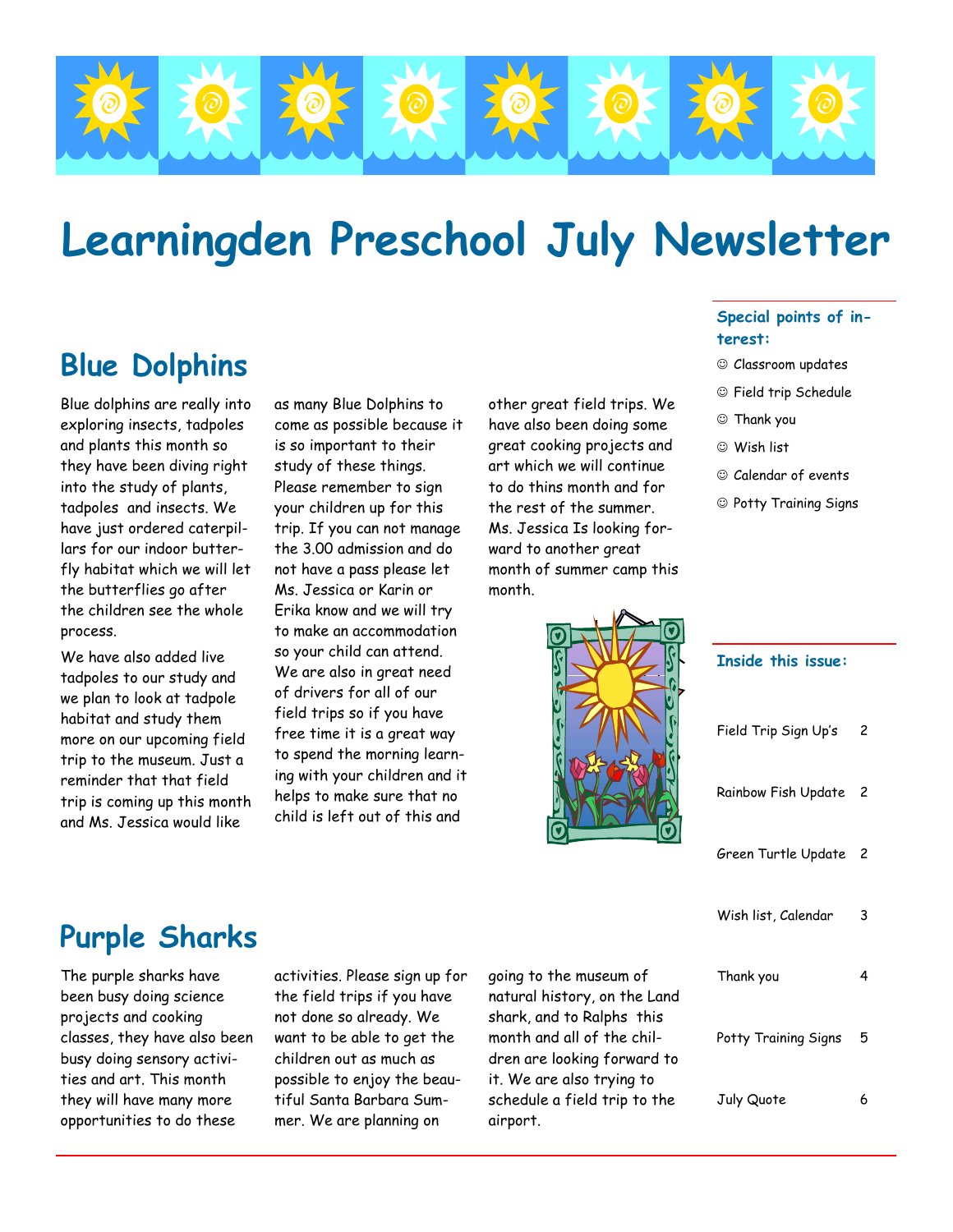# **Rainbow Fish**

We are adding some new children into the rainbow fish class this month, Some of the children have left over the summer but will return in the fall. It is a small but mighty group this summer which has been great for all of the children because they have had plenty of room to explore, play and learn from each other and Ms. June.

 This month we will be cooking, doing sensory projects, science experiments, art and our regular stat ions. The children will also be taking a trip to the mueaum of natural history as well as Ralphs supermarket. If you

would like to drive on these field trips or attend with your child please sign up so we can make sure and save a spot for your child.

Ms. June hopes that all of you have had a great summer and look forward to new children moving up from the toddler class in the fall.

If you have any questions or ideas for the class fell free to speak with June at anytime.



#### **Green Turtles**

The green turtles have been doing a lot of painting and learning how to sort items. They have also been hard at work beading and working on collaborative class creations. The green turtles are also really enjoying music, dance and P.E class they are all really creative and love to have the outlet of self expression and creativity that the specialty classes provide. It is

amazing to watch how well all of your children respect and love one another. Every toddler class is different but it is unusual to see a group who gets along and loves each other as much as these toddlers do. We are exited about the Land shark field trip coming up and if you are interested in having your child attend the field trips please make sure to sign up on

the parent board as soon as you can. . If you are able to attend or drive on any of the trips that would be great, we really appreciate it.

**"Children are the world's most valuable resource and best hope for the future"** 

### **Summer Field Trip schedules**

We have several exciting field trips planned this month. We will be going to the museum of natural history, Ralphs supermarket for a behind the scenes tour, and for our older children Ms. Amalie and Ms. Jessica's group we will be going to Por La Mar Nursery to get a look at what they do and how they ship their flowers and plants all over the world. The children will be visiting the shipping facility and they will wrap their own plants which they will be able to bring home with them to enjoy with their family.

Again we need people to drive on these field trips so that all the children who want to can attend. If you have any free time you assistance driving would be really appreciated.

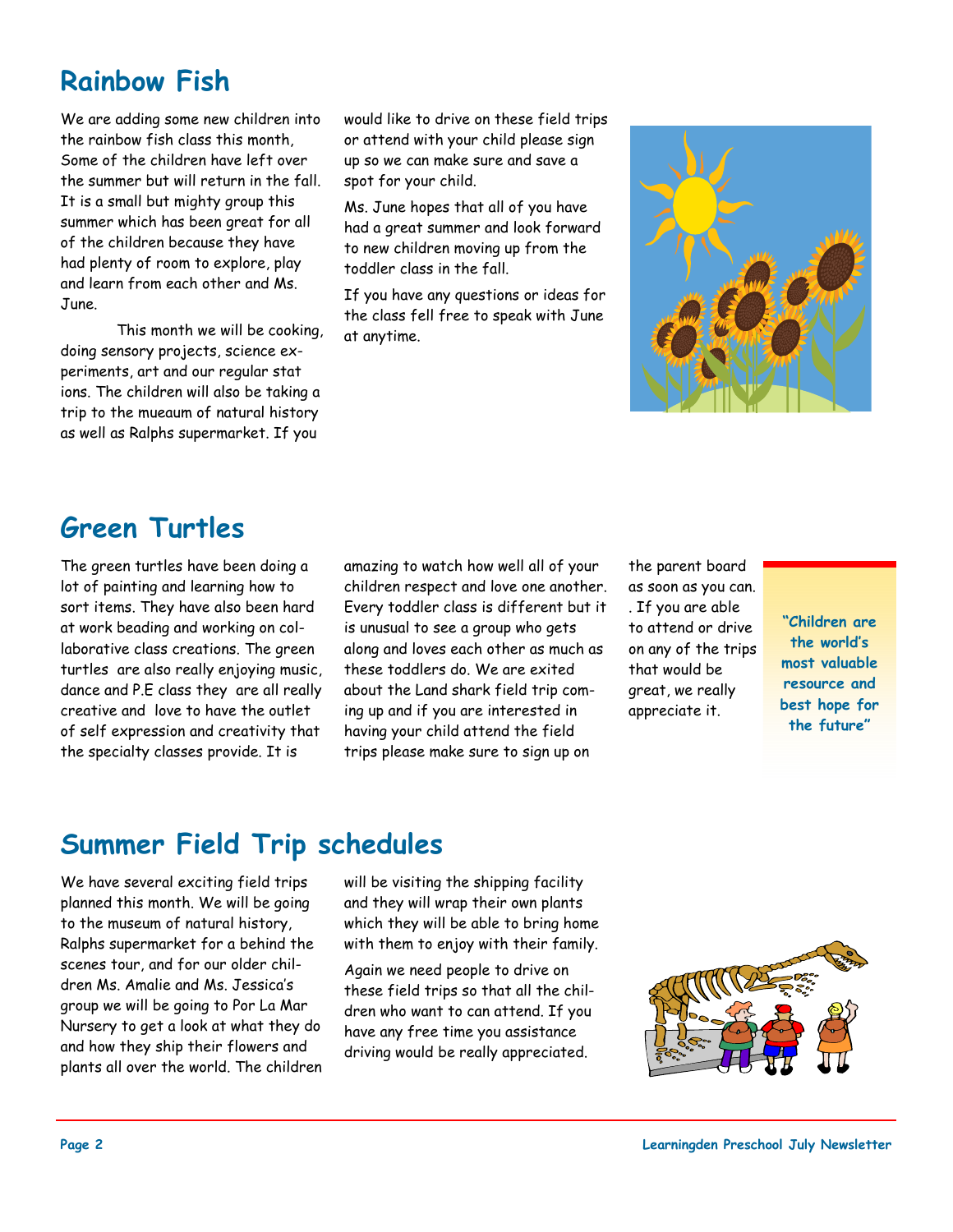# **Upcoming events and wish list**

July 19th– Field trip to Ralphs

July 21st– Field trip to Museaum of natural history

July28th– Field trip to Por La Mar nursery

July 30st– Parents night out 5:30- 9:00 Pm 10.00 for Learningden Families and Alumni 12.00 for the community

August 6th– Fiesta Party 10:00-12:00 at the school– Lunch is provided and it is sure to be lots of fun!! Families invited and donations of fruit and tortillas, beans and cheese appreciated.

Wish List

-Cooking items, milk, veggies, sugar, flour, Cookie mix etc.

Block of Clay

Snacks

Drivers for field trips

Pastels Food coloring Big batch of homemade play doe for each class.

## **Jackets**

Please make sure you label your children's Jackets with their name and make sure that you take all Jackets home at the end of the day.

It is understandable that you might forget your Childs Jacket at the end of the day when it is really warm outside but in recent months we have had a surplus left at the school and as a result some of them have been lost.

It is very important not to forget your children's clothing because it is very hard for us to keep track of all the children's stuff.

We understand that it is frustrating to have things lost and we do not want anything to be misplaced so we will be going through all jackets outside throughout the day and putting them in your Childs cubby but please look

for your children's belongings before you leave at the end of the day.

We appreciate your help and support.



### **When is your child ready to potty train?**

#### **Signs your child may be ready:**

• Your child is staying dry for longer periods of time (often two hours or more). This indicates

that her bladder capacity is increasing. Your child recognizes when she is in the process of urinating or voiding. If you try to potty train before this time, you'll

likely run into trouble, since your child isn't really aware of what she's doing and so is unable to control